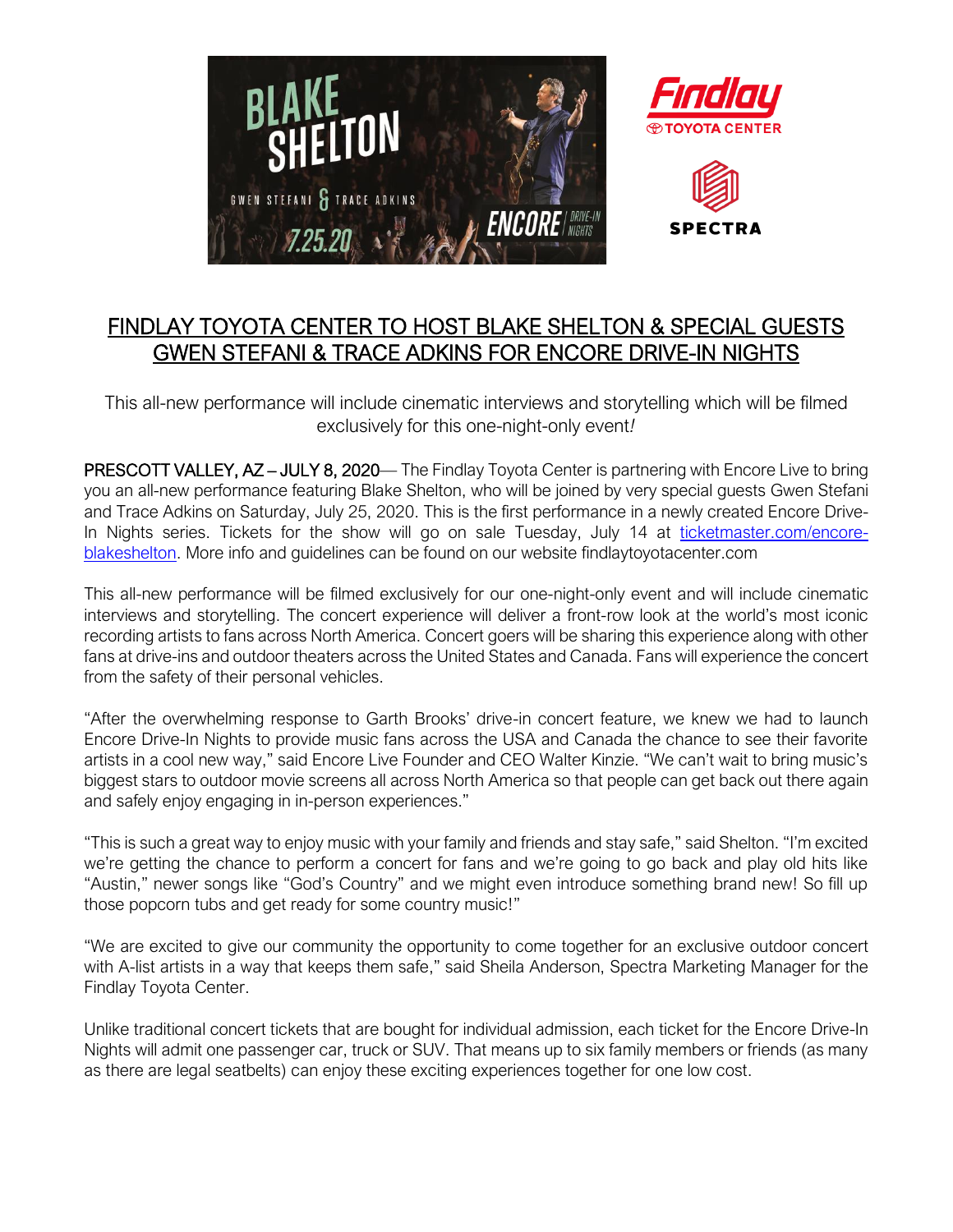The Findlay Toyota Center will be adhering to the Centers for Disease Control and Prevention (CDC) recommended guidelines as well as all state and local health mandates. Staff will wear personal protective equipment and enforce at least six feet of space between cars. The series will also use contactless payment and ticketing systems and limit capacity in restrooms. Guidelines around concessions will be enforced to abide by Arizona state regulations. For a full list of procedures that the Findlay Toyota Center is employing to keep fans and staff safe, visit [FindlayToyotaCenter.com.](http://www.findlaytoyotacenter.com/events/encore-drive-in-nights-presents-blake-shelton-with-very-special-guests-gwen-stefani-and-trace-adkins)

## About Blake Shelton

Blake Shelton continues to add to his superstar status. His latest single "Nobody But You" with Gwen Stefani recently reached the top of the country radio charts for multiple weeks, marking his 27th career No.1. The track has accumulated upward of 130 million streams and more than one million track equivalents, debuting at No. 1 on the all-genre iTunes Songs chart. "Nobody But You" made its TV debut on the 62nd GRAMMY Awards, where Shelton was also nominated for Best Country Solo Performance for his smash "God's Country." One of the fastest country songs in 2019 to reach one million track equivalents, the 2x Platinum "God's Country" also earned the 2019 CMA Award for Single of the Year and most recently received three 2020 ACM Awards nominations for Single, Song, and Video of the Year. The track remained No. 1 on country radio for a multi-week run and marked his 16th No. 1 on the Billboard Hot Country Songs chart. Both tracks are featured on Fully Loaded: God's Country, which was Shelton's seventh and most recent album to debut at No. 1 on the Billboard Country Albums chart.

An advocate for country music past and present, the Platinum-selling entertainer recently wrapped his headlining Friends and Heroes tour (with very special guest Lauren Alaina as well as appearances by The Bellamy Brothers, John Anderson, and Adkins), with remaining dates to resume in March 2021. As a coach for the Emmy Award-winning television show The Voice, Shelton is a seven-time champion, most recently with his contestant Todd Tilghman. The Grand Ole Opry member also remains focused on his Ole Red partnership with Ryman Hospitality, with locations currently in Tishomingo, Nashville, Gatlinburg, and Orlando. For more information and upcoming tour dates, please visit [www.BlakeShelton.com](http://www.blakeshelton.com/) and follow [@BlakeShelton.](https://twitter.com/blakeshelton)

## About Encore Drive-In Nights

[Encore Drive-In Nights](https://encorenights.com/) showcases the world's most iconic music stars with performances recorded exclusively for drive-in theaters across North America. From the safety of your vehicle, you will enjoy an exclusive cinematic storytelling concert experience under the summer night sky. Drive-in. Rock-Out.

About Findlay Toyota Center - The Findlay Toyota Center is a 6,000-seat venue, approximately 85 miles north of Phoenix, which serves the Prescott, Sedona, and Flagstaff metro areas. The facility is home to the Northern Arizona Suns basketball team (the Phoenix Suns NBA G League affiliate), concerts, sporting events, motorsports, and community events. Major events have included Willie Nelson, Justin Moore, Mannheim Steamroller, James Taylor, and Stevie Nicks. Learn more at [www.findlaytoyotacenter.com.](http://www.findlaytoyotacenter.com/) Follow the Findlay Toyota Center on **Facebook**, [Instagram,](https://www.instagram.com/findlaytoyotacenter/) and **Twitter**.

About Spectra - Spectra provides private management services for the Town of Prescott Valley's Findlay Toyota Center. Spectra is an industry leader in hosting and entertainment, partnering with clients to create memorable experiences for millions of visitors every year. Spectra's unmatched blend of integrated services delivers incremental value for clients through several primary areas of expertise: Venue Management, Food Services & Hospitality, and Partnerships. Spectra has developed and secured over 35 naming rights